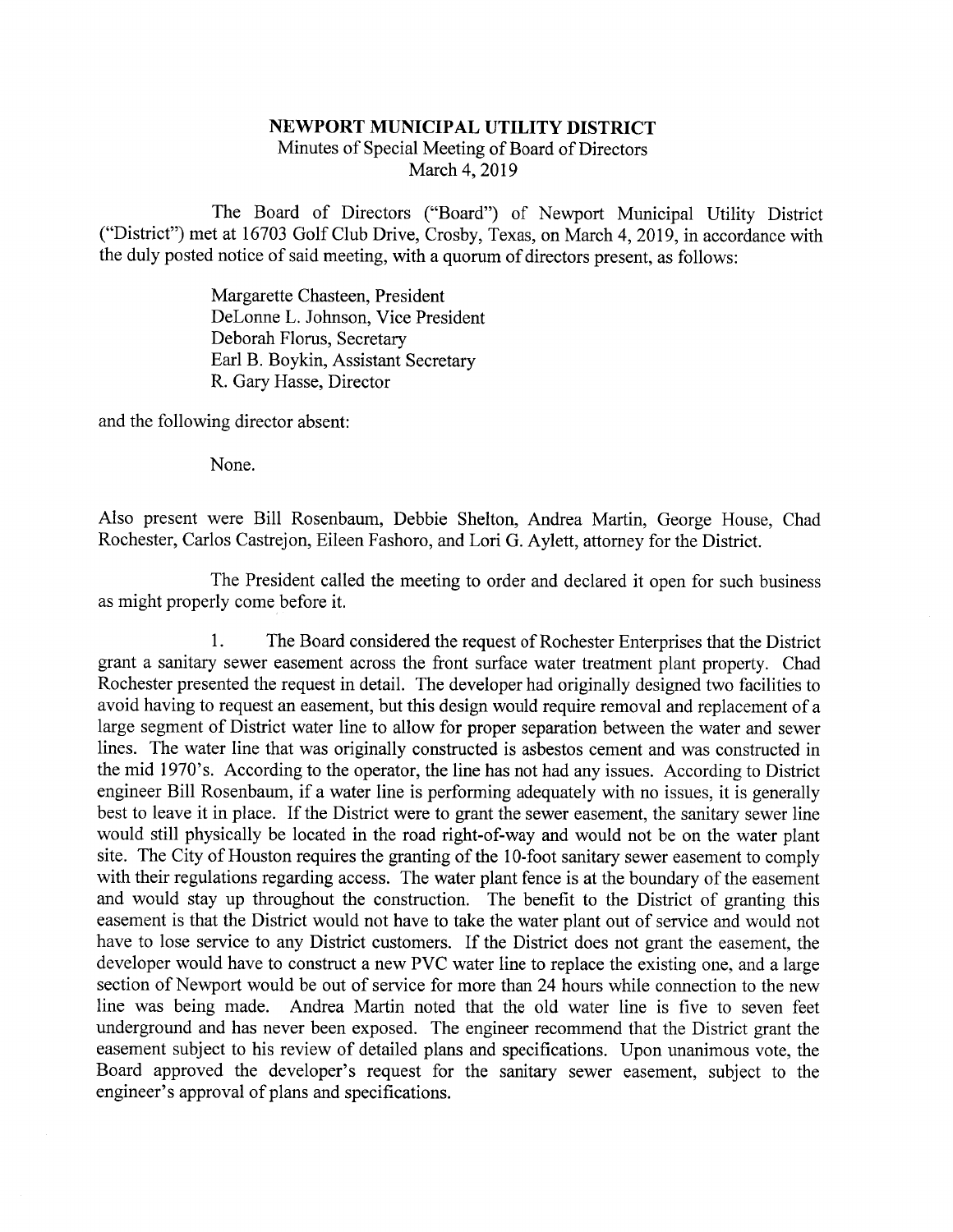2. Chad Rochester requested authorization of the Board to advertise for bids for water, sewer and drainage for Section 6 and Section 10. Chad Rochester noted that clearing and grubbing work had begun and he would like to get started developing the utilities. In response to a question from the attorney, the developer noted that plans for Sections 6 and 10 are bundled into one proposed contract, but the bid tabulation would separate the two sections. The attorney reminded the Board that the District has two separate reimbursement contracts for the two sections with different conditions for reimbursement. The engineer has reviewed preliminary plans, which will now have to be finalized based upon the Board's approval of the sanitary sewer easement. Upon unanimous vote, the Board authorized advertisement for bids for water, sewer and drainage improvements in Section 6 and Section 10, subject to the engineer's review of the final plans.

3. Chad Rochester requested Board concurrence on payment of the pay estimate to K&K for clearing and grubbing in the amount of \$34,758. The engineer has reviewed the pay estimate and has no issue or objections to concurring with its payment. Upon unanimous vote, the Board concurred with the developer's payment of clearing of grubbing pay estimate as presented.

4. Debbie Shelton presented a financial advisor's report and a report on the potential for refunding of some of the District's outstanding bonds which are callable on May 1, 2019. Ms. Shelton reported that due to historic low interest rates, some of the District's outstanding debt could be refinanced at lower interest rates resulting in gross savings and net present value savings. For the District to take advantage of such an opportunity, the District would need to approve a Preliminary Official Statement, the offering document for the bonds. In addition, the District would have to appoint an underwriter and set parameters under which an official of the Board could act to approve and authorize the sale of the bonds. The City of Houston has ordinances governing the issuance of the refunding bonds, and the District must achieve present value savings of 3% to meet the City of Houston ordinances. Based upon current interest rates, the District could expect to achieve present value savings in the range of 5.18%. The financial advisor noted that it would be appropriate for the Board to authorize a District officer to act on the District's behalf in the issuance, sale, approval and delivery of the bonds under terms and conditions set forth by the Board. The Board can establish parameters under which one of its officials will be authorized to act on behalf of the District.

The financial advisor noted that the District was required to select an underwriter. The Board reviewed a list of qualified underwriters.

Ms. Shelton turned to the Preliminary Official Statement and reviewed it in detail with the Board of Directors. She noted that the document described the District and the proposed bonds in detail. The District will engage a finn of certified public accountants to act as verification agent to verify the District's compliance with City of Houston ordinances and the amounts put on deposit in the escrow fund. The Preliminary Official Statement must describe the District accurately and must not omit anything that would be material to an investor.

The attorney noted that it would be appropriate for the Board to designate District officers and directors authorized to act on behalf of the District in the issuance, sale, approval and delivery of the Series 2019 Refimding Bonds and to carry out all necessary acts and